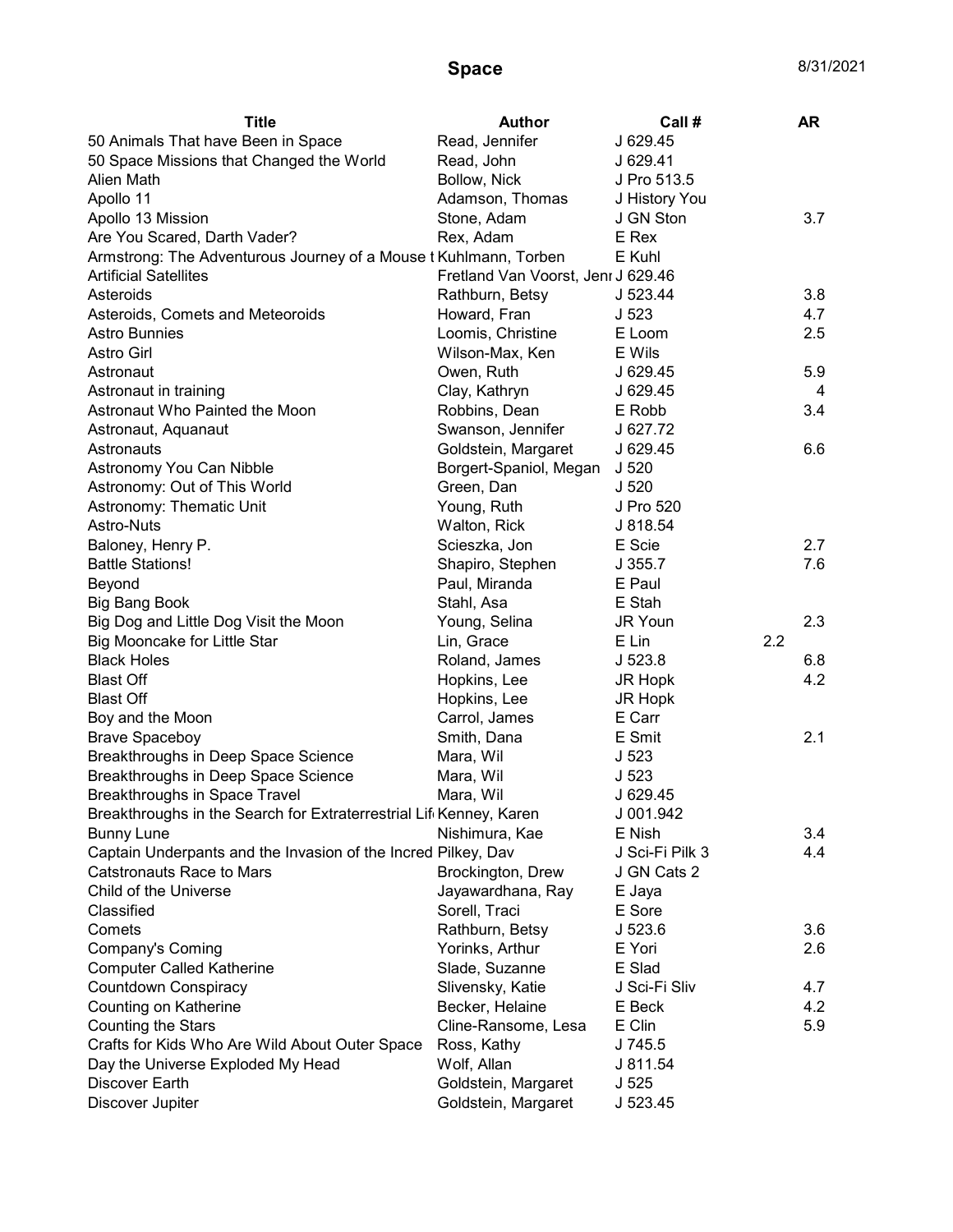| <b>Title</b>                              | Author              | Call #                | <b>AR</b> |
|-------------------------------------------|---------------------|-----------------------|-----------|
| <b>Discover Mars</b>                      | Beth, Georgia       | J 523.43              |           |
| <b>Discover Mercury</b>                   | Beth, Georgia       | J 523.41              |           |
| <b>Discover Neptune</b>                   | Goldstein, Margaret | J 523.48              |           |
| <b>Discover Saturn</b>                    | Beth, Georgia       | J 523.46              |           |
| <b>Discover Uranus</b>                    | Beth, Georgia       | J 523.47              |           |
| <b>Discover Venus</b>                     | Goldstein, Margaret | J 523.42              |           |
| Discovering the Universe                  | Sparrow, Giles      | J <sub>520</sub>      | 6.5       |
| Dr. E's Super Stellar Solar System        | Ehlmann, Bethany    | J523.3                |           |
| Draw 50 Airplanes, Aircraft, & Spacecraft | Ames, Lee           | J 743.8               |           |
| <b>Dwarf Planets</b>                      | Howard, Fran        | J <sub>523</sub>      | 4.3       |
| <b>Dwarf Planets</b>                      | Ring, Susan         | J 523.49              |           |
| Earth                                     | Crane, Cody         | J <sub>525</sub>      | 3.6       |
| earth                                     | Markovics, Joyce    | J <sub>525</sub>      | 2         |
| Earth                                     | Owens, L.L.         | J <sub>525</sub>      | 3.9       |
| Earth                                     | Ring, Susan         | J 550                 |           |
| Earth and Space                           | Owen, Ruth          | J 520                 |           |
| Earth Space Moon Base                     | Price, Ben          | E Pric                | 1.7       |
| Earth, Moon and Sun                       | <b>AIMS</b>         | J Pro 520             |           |
| Earthlets                                 | Willis              | E Will                |           |
| <b>Explore Earth</b>                      | Golusky, Jackie     | J 550                 |           |
| <b>Explore Jupiter</b>                    | Milroy, Liz         | J 523.45              |           |
| <b>Explore Mars</b>                       | Golusky, Jackie     | J 523.43              |           |
| <b>Explore Mercury</b>                    | Milroy, Liz         | J 523.41              |           |
| <b>Explore Neptune</b>                    | Golusky, Jackie     | J 523.48              |           |
| <b>Explore Saturn</b>                     | Milroy, Liz         | J 523.46              |           |
| <b>Explore Uranus</b>                     | Golusky, Jackie     | J 523.47              |           |
| <b>Explore Venus</b>                      | Milroy, Liz         | J 523.42              |           |
| <b>Exploring Constellations</b>           | Latta, Sara         | J <sub>523.8</sub>    | 4.7       |
| <b>Exploring Eclipses</b>                 | Sherman, Jill       | J 523.99              | 4.2       |
| <b>Exploring Meteor Showers</b>           | Gallagher, Brigid   | J 523.53              | 5.2       |
| <b>Fancy Nancy Sees Stars</b>             | O'Connor, Jane      | JR Ocon               | 1.9       |
| First Graders From Mars-Episode 3         | Corey, Shana        | JR Core               |           |
| First Man on the Moon                     | Hubbard, Ben        | J 629.45              |           |
| First Mouse on the Moon                   | Stilton, Geronimo   | J GN Gero 14          | 3.5       |
| <b>Floating Home</b>                      | Getz, David         | E Getz                |           |
| Footprints on the Moon                    | Haddon, Mark        | E Hadd                | 4.5       |
| Footprints on the Moon                    | Haddon, Mark        | J 629.45              | 6.3       |
| <b>Galactic Giggles</b>                   | Dahl, Michael       | JR Dahl               |           |
| Galaxies                                  | Rathburn, Betsy     | J 523.112             | 3.9       |
| <b>Galaxy Girls</b>                       | Jackson, Libby      | J B Collection        |           |
| Garbage in Space                          | Goldstein, Margaret | J 520                 | 6.9       |
| <b>Girl Who Named Pluto</b>               | McGinty, Alice      | E Mcgi                | 4.5       |
| Go, Otto, Go!                             | Milgrim, David      | <b>JR Milg</b>        | 0.5       |
| Goldilocks and the Three Martians         | Smith, Stu          | J 398.2               | 3         |
| Grandmother Spider Brings the Sun         | Keams, Geri         | J 398.2089            |           |
| Great Balloon Hullaballoo                 | Bently, Peter       | E Bent                | 3.3       |
| Green Wilma, Frog in Space                | Arnold, Tedd        | E Arno<br><b>RA</b>   | 2.5       |
| Gurple and Preen                          | Park, Linda Sue     | E Park                |           |
| He Laughed with His Other Mouths          | Anderson, M. T.     | J Mystery Ande Pals 6 | 4.8       |
| Henry's Stars                             | Elliott, David      | E Elli<br>RA          |           |
| Here We Are                               | Jeffers, Oliver     | E Jeff                |           |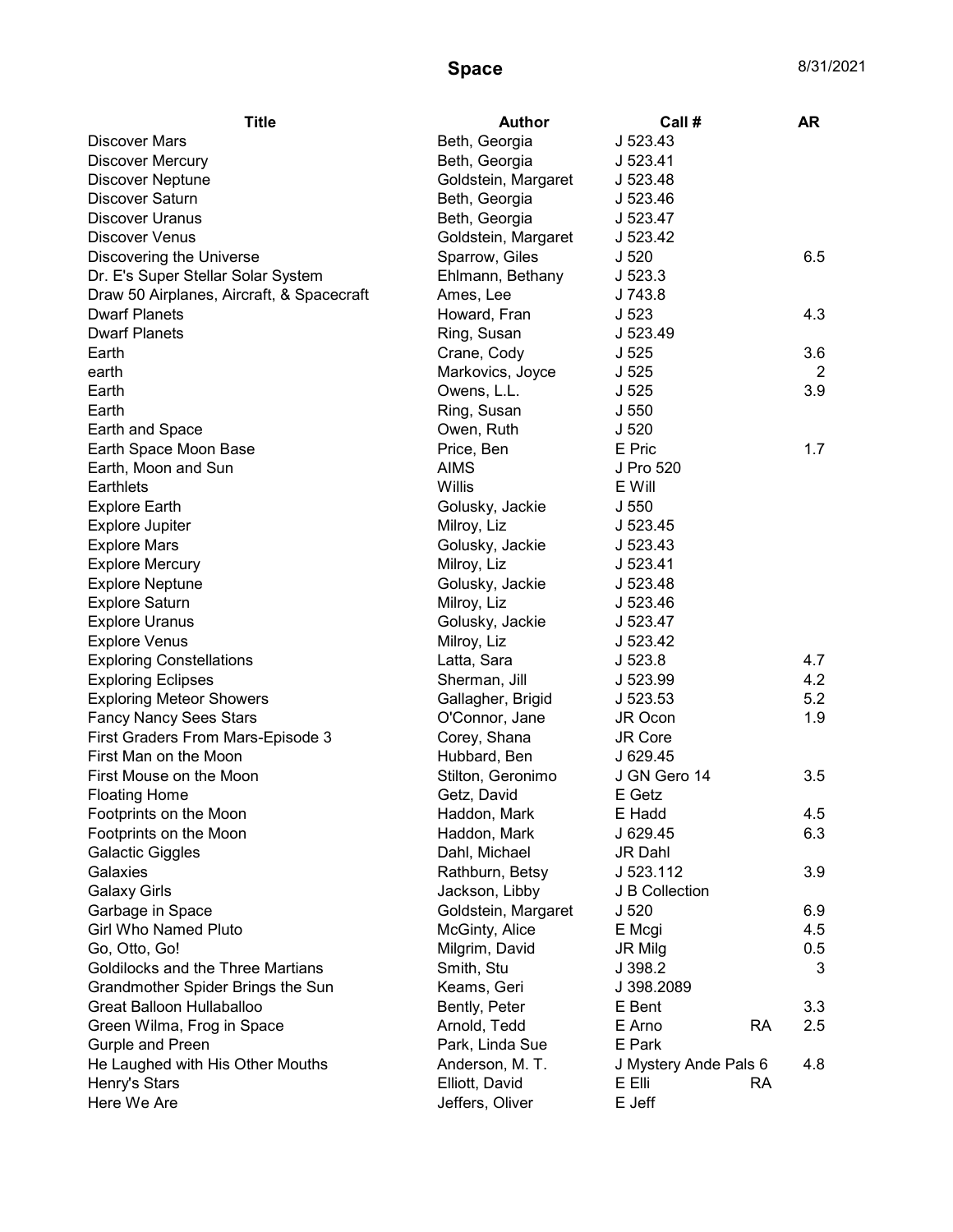| <b>Title</b>                                    | <b>Author</b>     | Call #                | <b>AR</b>      |
|-------------------------------------------------|-------------------|-----------------------|----------------|
| <b>Hidden Figures</b>                           | Shetterly, Margot | E Shet                | 5.8            |
| <b>Hidden Figures</b>                           | Shetterly, Margot | J 510.92              | 8.2            |
| How Do Space Vehicles Work?                     | Silverman, Buffy  | <b>JR Silv</b>        | 3.1            |
| How to Be on the Moon                           | Schwartz, Viviane | E Schw                |                |
| How to Catch a Star                             | Jeffers, Oliver   | E Jeff                | 2.6            |
| How to Trick or Treat in Outer Space            | Krull, Kathleen   | E Krul                | 1.3            |
| I am Neil Armstrong                             | Meltzer, Brad     | E Melt                |                |
| I Want to be an Astronaut                       | Barton, Byron     | E Bart                | 7.4            |
| I Want to be an Astronaut                       | Shirley, Rebekah  | J 745.592             |                |
| Icy Comets Sometimes Have Tails                 | Glaser, Chaya     | J <sub>523.6</sub>    | 2.1            |
| If You Were the Moon                            | Salas, Laura      | E Sala                | 4.1            |
| Impact                                          | Rusch, Elizabeth  | J 523.44              |                |
| International Space Station                     | Lassieur, Allison | J Reality You         |                |
| Jak and the Magic Nano-Beans                    | Bowen, Carl       | J GN Far              | 2.5            |
| Journey Through Space                           | Steve, Parker     | J <sub>520</sub>      |                |
| Jupiter                                         | Glaser, Chaya     | J 523.45              | 2.2            |
| Jupiter                                         | Owens, L.L.       | J 523.45              | 4              |
| Jupiter                                         | Ring, Susan       | J 523.45              |                |
| Just Right: Searching for the Goldilocks Planet | Manley, Curtis    | J 523.24              | 5.5            |
| Kite for Moon                                   | Yolen, Jane       | E Yole<br><b>RA</b>   | 2.6            |
| Kitten's First Full Moon                        | Henkes, Kevin     | E Henk                |                |
| <b>Kuiper Belt</b>                              | Howard, Fran      | J <sub>523</sub>      | 4              |
| Let's Investigate with Nate                     | Ball, Nate        | J 523.2               |                |
| Life on Mars                                    | Brown, Jennifer   | J Reality Brow        | 5              |
| <b>Little Star</b>                              | Nash, Deborah     | JR Nash               | 1.4            |
| Living in Space                                 | Clay, Kathryn     | J 629.44              | 4              |
| Living in Space                                 | Dalgleish, Sharon | J 629.44              | 5.5            |
| Lizard and the Sun                              | Ada, Alma Flor    | J 398.2               |                |
| Looking Down                                    | Jenkins, Steve    | E Jenk                |                |
| Looking Into the Atmosphere                     | London, Martha    | J 551.51              | 4.9            |
| Luciana Out of This World                       | Teagan, Erin      | J Reality Amer Luci 3 | 4.8            |
| <b>Lunar Probes</b>                             | Morey, Allan      | J 629.43              | 3              |
| Mae Among the Stars                             | Ahmed, Roda       | E Ahme                |                |
| Margaret and the Moon                           | Robbine, Dean     | E Robb                | 3.7            |
| Mario and the Hole in the Sky                   | Rusch, Elizabeth  | E Rusc                | 5.4            |
| Mars                                            | Lomberg, Michelle | J 523.43              |                |
| Mars                                            | Owens, L.L.       | J 523.43              | 4.1            |
| <b>Mars Exploration Rovers</b>                  | Kortenkamp, Steve | J Reality You         |                |
| <b>Mars Missions</b>                            | Silverman, Buffy  | J 523.43              | 6.2            |
| <b>Mars Rovers</b>                              | Morey, Allan      | J 629.2               | 2.8            |
| Mars: Red Rocks and Dust                        |                   | J 523.43              | 1.9            |
|                                                 | Markovics, Joyce  |                       |                |
| Math in Space                                   | Dickmann, Nancy   | J 520.151             |                |
| Meet the Planets                                | McGranaghan, John | E Mcgr                | 4.2            |
| Mercury                                         | Glaser, Chaya     | J 523.41              | $\overline{2}$ |
| Mercury                                         | Owens, L.L.       | J 523.41              | 4.1            |
| Mercury                                         | Ring, Susan       | J 523.41              |                |
| Meteor!                                         | Polacco, Patricia | E Pola                | 5.3            |
| Midnight on the Moon                            | Osborne, Mary     | J Fantasy Osbo 8      | 2.8            |
| Milky Way                                       | Howard, Fran      | J 523.1               | 4.6            |
| Moon                                            | Crane, Cody       | J 523.3               | 3.6            |
| Moon                                            | Howard, Fran      | J <sub>523.3</sub>    | 4.1            |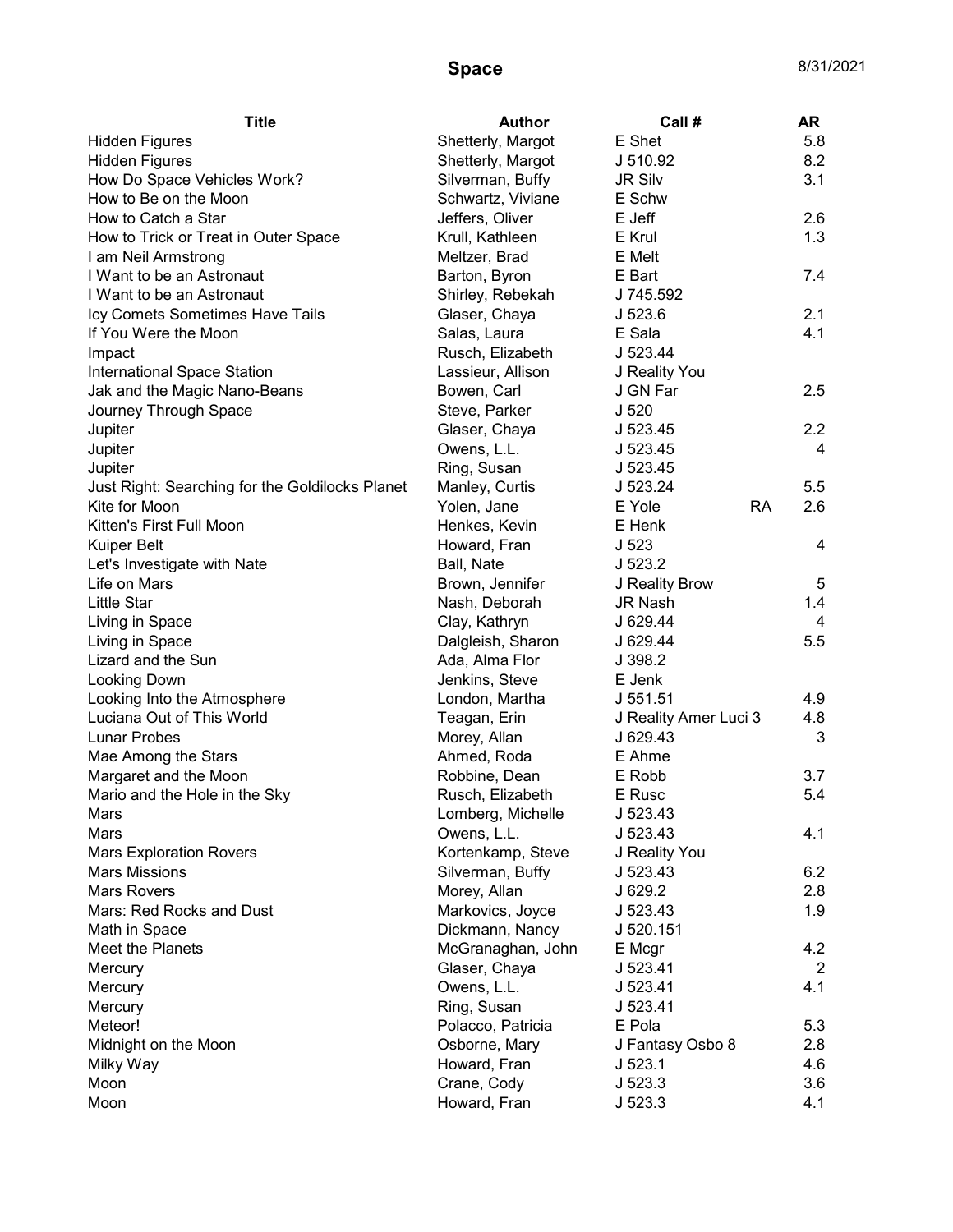| <b>Title</b>                                                   | <b>Author</b>                      | Call#                 |           | AR  |
|----------------------------------------------------------------|------------------------------------|-----------------------|-----------|-----|
| Moon                                                           | Miller, Reagan                     | J523.3                |           | 4   |
| Moon                                                           | Ross, Stewart                      | J523.3                |           | 7.7 |
| Moon: Earth's Best Friend                                      | McAnulty, Stacy                    | E Mcan                |           | 2.7 |
| Moonday                                                        | Rex, Adam                          | E Rex                 |           |     |
| Moons                                                          | Rathburn, Betsy                    | J 523.98              |           | 3.6 |
| Mouse in Space                                                 | Stilton, Geronimo                  | J Fantasy Stil 52     |           | 4.3 |
| Mousetronaut                                                   | Kelly, Mark                        | E Kell                | RA.       | 5.9 |
| Mrs. Jeepers in Outer Space                                    | Dadey, Debbie                      | J Mystery Dade Supe 4 |           | 4.1 |
| Mysteries of Alien Life                                        | Goldstein, Margaret                | J <sub>520</sub>      |           |     |
| Mysteries of Black Holes                                       | Goldstein, Margaret                | J 523.8               |           |     |
| Mysteries of Deep Space                                        | Goldstein, Margaret                | J 520                 |           |     |
| <b>Mysteries of Mars</b>                                       | Hirsch, Rebecca                    | J 523.43              |           |     |
| <b>Mysteries of Stars</b>                                      | Goldstein, Margaret                | J 523.8               |           |     |
| Mysteries of the Moon                                          | Hirsch, Rebecca                    | J <sub>523.3</sub>    |           |     |
| <b>Natural Satellites</b>                                      | Miller, Ron                        | J 523.98              |           |     |
| Nefertiti the Spidernaut                                       | Pattison, Darcy                    | J 629.45              | <b>RA</b> | 4.6 |
| Neil Armstrong Walks on the Moon                               | Yomtov, Nel                        | J GN Yomt             |           | 4.2 |
| Neptune                                                        | Markovics, Joyce                   | J 523.48              |           | 1.9 |
| Neptune                                                        | Owens, L.L.                        | J 523.48              |           | 3.9 |
| Neptune                                                        | Ring, Susan                        | J 523.48              |           |     |
| <b>Nifty Thrifty Space Crafts</b>                              | Boekhoff, P.M.                     | J 745.5               |           |     |
| Night Sky                                                      | Sparrow, Giles                     | J <sub>520</sub>      |           | 7.2 |
| Night the Heads Came                                           | Sleator, William                   | J Sci-Fi Slea         |           | 4.8 |
| Oliver Who Would Not Sleep                                     | Bergman, Mara                      | E Berg                |           | 3.2 |
| On the Launch Pad: A Counting Book about Rocke Dahl, Michael   |                                    | E Dahl                |           | 1.6 |
| Otter in Space                                                 | Garton, Sam                        | E Gart                | RA        |     |
| Place for Pluto                                                | Wade, Stef                         | E Wade                |           |     |
| <b>Planet Hunter</b>                                           | Rusch, Elizabeth                   | E Rusc                |           |     |
| <b>Planets</b>                                                 | Donaldson, Chelsea                 | J 523.4               |           | 3.8 |
| <b>Planets</b>                                                 | Rathburn, Betsy                    | J 523.4               |           | 3.7 |
| <b>Planets and Stars</b>                                       | Martin, Claudia                    | J <sub>520</sub>      |           |     |
| Pluto                                                          | Glaser, Chaya                      | J 523.4922            |           | 1.8 |
| Pluto                                                          | Roland, James                      | J 523.49              |           | 6.5 |
| Pluto                                                          | Vogt, Gregory                      | J 523.4               |           | 4.4 |
| <b>Pluto and Other Dwarf Planets</b>                           | Owens, L.L.                        | J 523.49              |           | 4.3 |
| Pluto is Peeved                                                | Jules, Jacqueline                  | E Jule                |           |     |
| Pluto: a Dwarf Planet                                          | Vogt, Gregory                      | J 523.49              |           | 4.4 |
| Private Space Travel                                           | Goldstein, Margaret                | J 629.4               |           | 6.5 |
| <b>Probing Space</b>                                           | <b>AIMS</b>                        | J Pro 520             |           |     |
| Quack                                                          | Yorinks, Arthur                    | E Yori                |           |     |
| Questions About Space and Beyond                               | Bearce, Stephanie                  | J <sub>520</sub>      |           | 4.2 |
| Race to the Moon                                               | Lassieur, Allison                  | J History You         |           |     |
| Randy Riley's Really Big Hit                                   | VanDusen, Chris                    | E Vand                |           | 4   |
| Rescue Rebellion                                               | Stilton, Geronimo                  | J Sci-Fi Stil 5       |           | 4.1 |
| Ricky Ricotta's Mighty Robot vs. the Unpleasant Pe Pilkey, Dav |                                    | J Sci-Fi Pilk 9       |           | 3.6 |
| Robonauts                                                      | Morey, Allan                       | J 629.43              |           | 2.8 |
| <b>Robot Rescue</b>                                            | Brockington, Drew                  | J GN Cats 4           |           |     |
| Robots in Space                                                | Fretland Van Voorst, Jenr J 629.43 |                       |           | 2.9 |
| <b>Rocket Rescue</b>                                           | Baxter, Nicola                     | JR Baxt               |           | 3.4 |
| Rocketry                                                       | Mooney, Carla                      | J Pro 621.435         |           |     |
| Rockets and Spaceships                                         | Wallace, Karen                     | J 629.47              |           | 3.1 |
|                                                                |                                    |                       |           |     |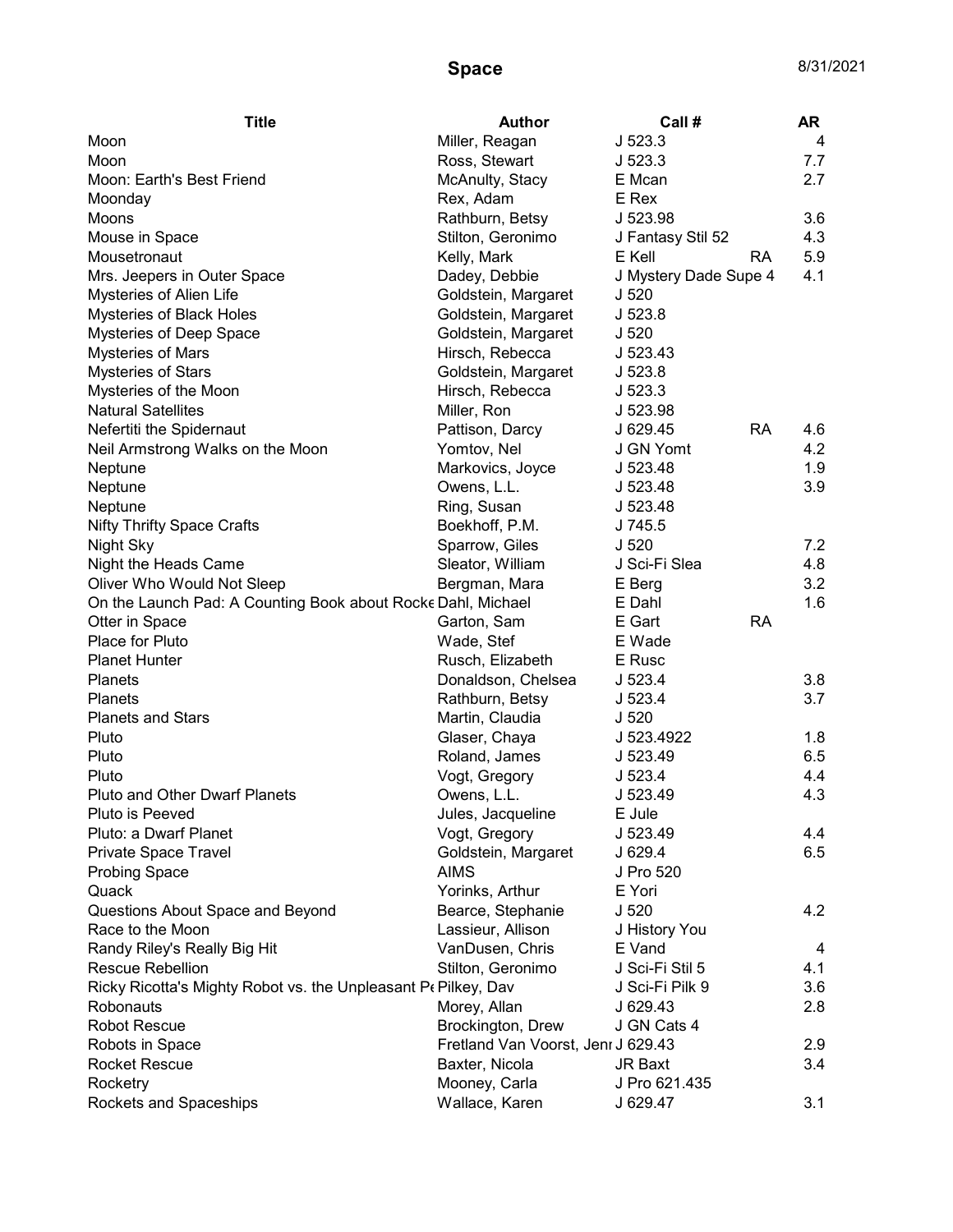| <b>Title</b>                            | <b>Author</b>                       | Call #                      | AR  |
|-----------------------------------------|-------------------------------------|-----------------------------|-----|
| Ron's Big Mission                       | Blue, Rose                          | E Blue                      | 2.9 |
| Rover Throws a Party                    | Gray, Kristin                       | E Gray                      |     |
| Sadie Sprocket Builds a Rocket          | Fliess, Sue                         | E Flie                      |     |
| Saturn                                  | Ring, Susan                         | J 523.46                    |     |
| Saturn for My Birthday                  | McGranaghan, John                   | E Mcgr                      | 4   |
| Sea of Tranquility                      | Haddon, Mark                        | E Hadd                      | 4.5 |
| Secrets of Earth                        | Adamson, Thomas                     | J <sub>525</sub>            | 5.6 |
| Secrets of Jupiter                      | Adamson, Thomas                     | J 523.45                    | 5   |
| Secrets of Mars                         | Radomski, Kassandra                 | J 523.43                    | 5.5 |
| Secrets of Mercury                      | Berne, Emma                         | J 523.41                    | 5.6 |
| Secrets of Neptune                      | Adamson, Thomas                     | J 523.48                    | 5.2 |
| Secrets of Saturn                       | Radomski, Kassandra                 | J 523.46                    | 5.5 |
| Secrets of Uranus                       | Adamson, Thomas                     | J 523.47                    | 5   |
| Secrets of Venus                        | Berne, Emma                         | J 523.42                    | 5.5 |
| <b>Seeing Stars</b>                     | Gillingham, Sara                    | J 523.8                     |     |
| Seven Wonders Beyond the Solar System   | Miller, Ron                         | J 523.8                     |     |
| Sheep Blast Off                         | Shaw, Nancy                         | E Shaw<br><b>RA</b>         | 1.5 |
| Show Me Space                           | Kortenkamp, Steve                   | J <sub>520</sub>            |     |
| Skippyjon Jones: Lost in Spice          | Schachner, Judy                     | E Scha                      | 3.5 |
| Sky is Full of Stars                    | Branley, Franklyn                   | J 523.4                     | 4   |
| Solar System                            | Sexton, Colleen                     | J 523.2                     | 3.2 |
| Solar System for Kids                   | Statum, Hilary                      | J 523.2                     |     |
| Space Adventure Crafts                  | Llimos, Anna                        | J 745.5                     |     |
| Space Brat                              | Coville, Bruce                      | J Sci-Fi Covi Spac 1        | 3.7 |
| <b>Space Colonists</b>                  | Jefferis, David                     | J 629.44                    | 5.9 |
| Space Dogs                              | Meddaugh, Susan                     | J Fantasy Medd              | 3   |
| Space Exploration for Kids              | Betts, Bruce                        | J 629.4                     |     |
| <b>Space Exploration Robots</b>         | Golusky, Jackie                     | J 629.47                    |     |
| Space Exploration: It IS Rocket Science | Green, Dan                          | J629.4                      |     |
| Space Explorers                         | Moore, Eva                          | J Sci-Fi Magi 4             | 4.2 |
| Space Explorers                         | Jefferis, David                     | J 629.45                    | 5.8 |
|                                         | Clay, Kathryn                       | J 629.45                    | 4.3 |
| Space Flights<br>Space Heroes           | Dolan, Hannah                       | JR Dola                     |     |
| Space Hotel                             |                                     |                             | 5.7 |
|                                         | Appleton, Victor<br>Gifford, Clive  | J Sci-Fi Appl Tom 3         |     |
| Space in 30 Seconds<br>Space Jokes      | Rosenberg, Pam                      | J <sub>520</sub><br>J 818.6 |     |
|                                         |                                     |                             |     |
| Space Mysteries Revealed                | Bow, James                          | J <sub>520</sub>            | 5.4 |
| Space Race                              | Stefoff, Rebecca                    | J History You               |     |
| Space Race                              | Waugh, Sylvia                       | J Sci-Fi Waug               | 7.4 |
| Space Robots                            | Noll, Elizabeth                     | J 629.8                     |     |
| Space Shuttle                           | Zuehlke, Jeffrey                    | JR Zueh                     | 3.3 |
| <b>Space Station Mars</b>               | San Souci, Robert                   | E Sans                      | 3.7 |
| Space Station Situation                 | Brockington, Drew                   | J GN Cats 3                 | 3.2 |
| <b>Space Stations</b>                   | Fretland Van Voorst, Jenr J 629.442 |                             | 2.9 |
| <b>Space Tourists</b>                   | Jefferis, David                     | J 629.45                    | 6   |
| Space Workers                           | Jefferis, David                     | J 629.45                    | 6.1 |
| Space, Stars and Slimy Aliens           | Arnold, Nick                        | J 520                       |     |
| Space: FaQ                              | Wyatt, Valerie                      | J <sub>520</sub>            |     |
| Space: Make it Work                     | Glover, David                       | J 520.78                    |     |
| Spacecraft                              | Fretland Van Voorst, Jenr J 629.47  |                             | 2.9 |
| Spacepedia                              | Herzog, Brad                        | J <sub>520</sub>            |     |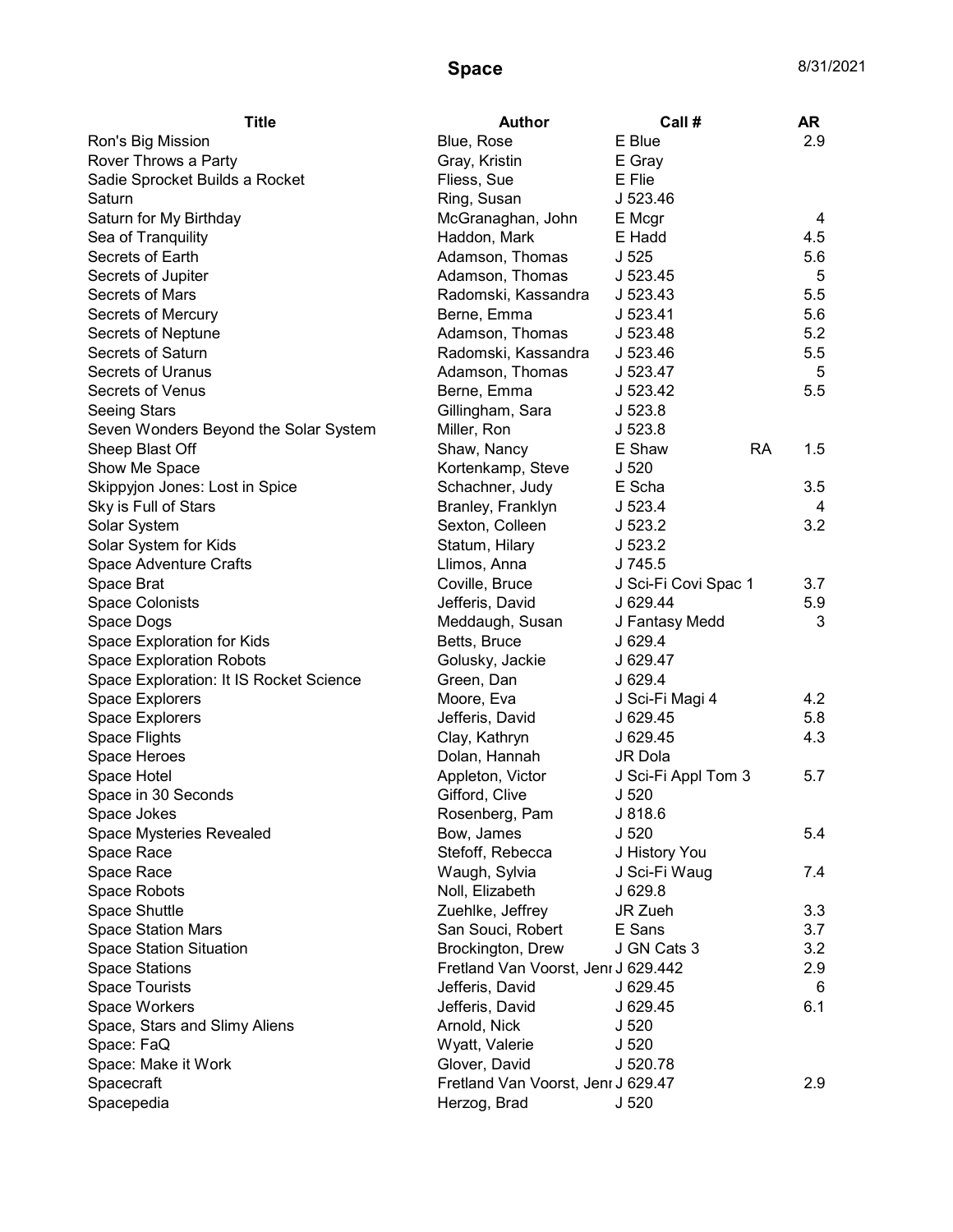| <b>Title</b>                                                     | <b>Author</b>                   | Call #                | AR  |
|------------------------------------------------------------------|---------------------------------|-----------------------|-----|
| Spacewalks                                                       | Clay, Kathryn                   | J 629.45              | 4.1 |
| <b>Stanley in Space</b>                                          | Brown, Jeff                     | J Fantasy Brow        | 3.9 |
| Star in a Jar                                                    | Hay, Sam                        | E Hay                 |     |
| <b>Star Scouts</b>                                               | Lawrence, Mike                  | J GN Star             |     |
| <b>Star Shapes</b>                                               | Malone, Peter                   | E Malo                |     |
| <b>Star Stuff</b>                                                | Sisson, Stephanie               | E Siss                | 3.6 |
| <b>Star Wars</b>                                                 | Green, Sara                     | J 338.7               | 4.5 |
| <b>Star Wars Alien Archive</b>                                   | <b>Star Wars</b>                | J 791.4372            |     |
| Stargazer's Alphabet                                             | Farrell, John                   | J 520                 | 5.5 |
| <b>Starry Messenger</b>                                          | Sis, Peter                      | E Siss                | 4.8 |
| <b>Starry Tales</b>                                              | McCaughrean, Geraldine J 291.24 |                       | 5.9 |
| <b>Stars</b>                                                     | Crane, Cody                     | J <sub>523.8</sub>    | 3.7 |
| <b>Stars</b>                                                     | Howard, Fran                    | J <sub>523</sub>      | 4   |
| <b>Stars</b>                                                     | Ray, Mary                       | <b>RA</b><br>E Ray    | 2.3 |
| <b>Stars</b>                                                     | Wimbush, Jeff                   | J <sub>523.8</sub>    | 3.7 |
| Stars! Stars! Stars!                                             | Wallace, Nancy                  | E Wall                | 3.1 |
| Stars, a New Way to See Them                                     | Rey, H.A.                       | J <sub>523.8</sub>    | 8   |
| <b>Starstruck</b>                                                | Krull, Kathleen                 | E Krul                | 5.2 |
| <b>Stephen Hawking</b>                                           | Venezia, Mike                   | J 530.092             | 6   |
| Stink: Solar System Superhero                                    | McDonald, Megan                 | J Reality Mcdo Stin 5 | 3.4 |
| Stories of the Constellations                                    | Connolly, Kieron                | J <sub>523.8</sub>    |     |
| Story of the Milky Way                                           | Bruchac, Joseph                 | J 398.2089            |     |
| <b>Stuff of Stars</b>                                            | Bauer, Marion Dane              | E Baue                |     |
| Sun                                                              | Crane, Cody                     | J 523.7               | 3.6 |
| Sun                                                              | Miller, Reagan                  | J 523.7               | 3.6 |
| Sun                                                              | Owens, L.L.                     | J 523.7               | 3.8 |
| Sun                                                              | Rathburn, Betsy                 | J 523.7               | 3.7 |
| Sun Bread                                                        | Klevin, Elisa                   | E Klev                |     |
| Sun is My Favorite Star                                          | Asch, Frank                     | E Asch                | 1.9 |
| Sun: A Super Star                                                | Glaser, Chaya                   | J 523.7               | 1.9 |
| Surviving a Space Disaster                                       | Tunby, Benjamin                 | J 629.45              |     |
| <b>Swiftly Tilting Planet</b>                                    | L'Engle, Madeleine              | J Sci-Fi Leng Time 3  | 5.2 |
| There was an Old Astronaut who Swallowed the M Colandro, Lucille |                                 | J 398.2               | 2.8 |
| This is a Moose                                                  | Morris, Richard                 | E Morr                |     |
| <b>Three Astronauts</b>                                          | Eco, Umberto                    | E Eco                 |     |
| To Mars                                                          | Bellisario, Gina                | <b>JR Bell</b>        | 2.9 |
| To Planet Earth                                                  | Bellisario, Gina                | <b>JR Bell</b>        | 3.1 |
| To the Moon                                                      | Shepherd, Jodie                 | JR Shep               | 3.2 |
| To the Stars                                                     | Bellisario, Gina                | JR Bell               | 2.8 |
| To the Sun                                                       | Shepherd, Jodie                 | JR Shep               | 3   |
| <b>Touchdown Mars!</b>                                           | Wethered, Peggy                 | E Weth                |     |
| Twinkle, Twinkle, Little Star                                    | Toms, Kate                      | E Toms                |     |
| Uranus                                                           | Adamson, Thomas                 | J 523.47              | 1.7 |
| Uranus                                                           | Glaser, Chaya                   | J 523.47              | 1.8 |
| Uranus                                                           | Owens, L.L.                     | J 523.47              | 4.1 |
| Uranus                                                           | Ring, Susan                     | J 523.47              |     |
| Venus                                                            | Owens, L.L.                     | J 523.42              | 4.1 |
| Venus                                                            | Ring, Susan                     | J 523.42              |     |
| Venus: Super Hot                                                 | Oldfield, Dawn                  | J 523.42              | 2.1 |
| Way Back Home                                                    | Jeffers, Oliver                 | E Jeff                | 3.1 |
| What is NASA?                                                    | Fabiny, Sarah                   | J 629.4               | 6.1 |
|                                                                  |                                 |                       |     |